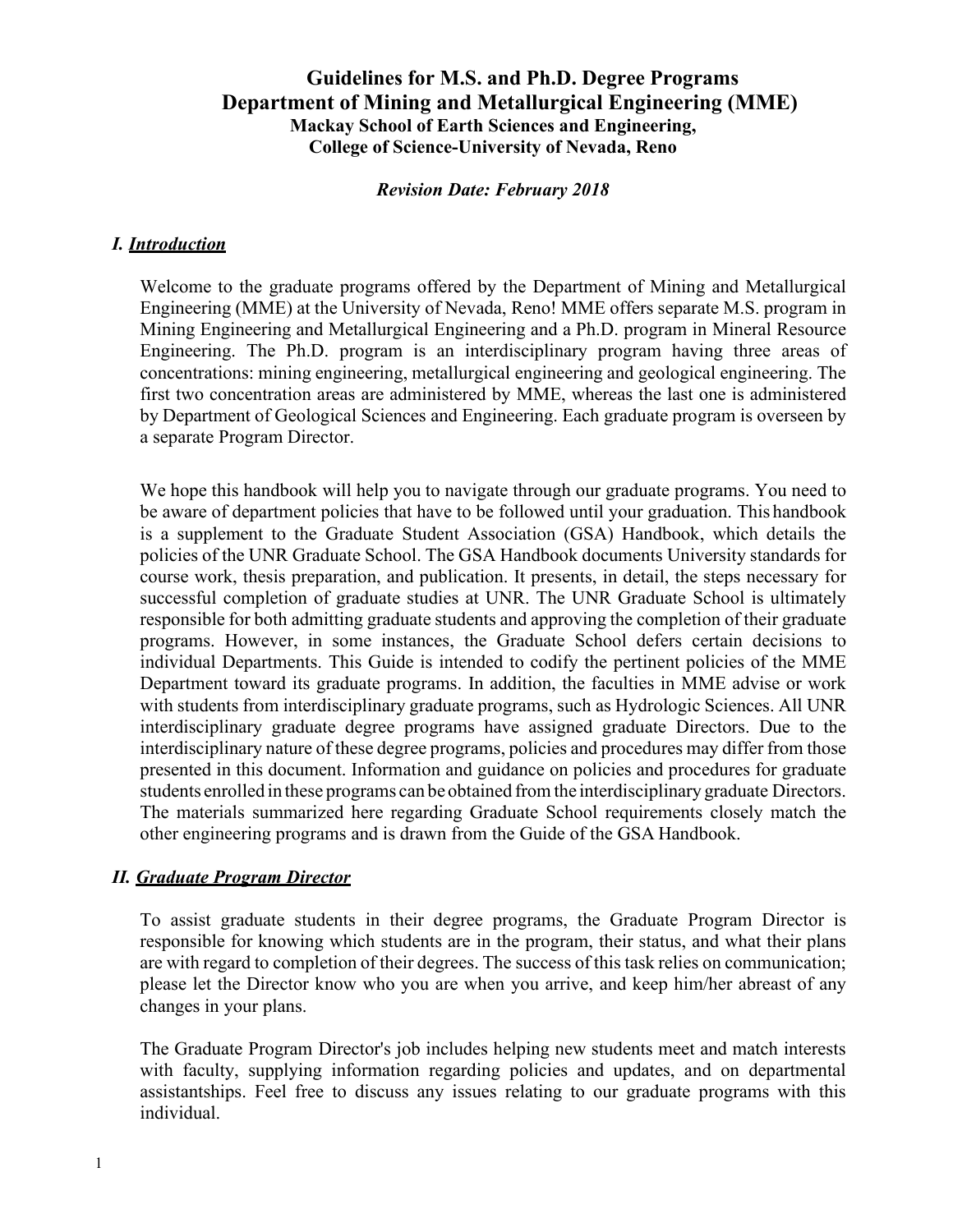The Graduate Program Director will also enforce Graduate School and Departmental guidelines and deadlines. The Director will attempt to mediate any problem that may arise between students and advisory/examining committee members. The first resort of a student in difficulty with the committee and/or advisor is the Graduate Program Director. Unresolved matters are referred to the department chair, and if appropriate, the graduate school for action.

## *III. General University and Departmental Requirements for an Advanced Degree at UNR*

Graduate students enrolled in both the M.S. or Ph.D. programs in the Department of Mining and Metallurgical Engineering are obliged to comply with the requirements of both the Graduate School and the Department. As in most other universities, it is the sole responsibility of the *student* to become aware of all policies, procedures, and deadlines appropriate to their degree program. All graduate students need to consult their advisors and to check the latest updates on policies. A visit to the Graduate School in the Student Services Building in thefirst semester of graduate work is strongly recommended to secure copies of the GSA Handbook and all for M.S. that will eventually be needed by the student.

**Annual registration** - The UNR Graduate School requires that *students must register for at least three credit hours each semester* or obtain a written leave of absence approved by the student's advisor and the Department chair. Please note that unless these approved leaves are in the Graduate School's records (that is, recorded on the Program of Study), extensions of the 6 and 8-year requirements for M.S. and Ph.D. degrees will not be approved by the graduate dean.

**Major Advisor and Committee** - An approved application for graduate standing lists the name of the student's temporary Advisor. Usually the temporary Advisor becomes the student's permanent Advisor through the completion of Program of Study paperwork (Graduate School form) during the first committee meeting. The student also selects members of the Advisory-Examining Committee, who are recorded on and sign the Program of Study. The Program of Study is then formally approved by the graduate director, department chair and the graduate dean.

**Advisor--**When you arrive as a new graduate student in Mining and Metallurgical Engineering, you will be assigned a temporary Advisor, who will help you get started, and who may ultimately become your research Advisor. Your temporary advisor in most cases selected you from the applicant pool as a promising student. We strongly encourage new students to select a general research area and a permanent Advisor sometime during the *first* semester of residence, and the full advisory/examining committee before the end of the *second* semester. Your thesis or dissertation Advisor, in consultation with the committee members as needed, will help you: 1) plan your course schedule, and 2) identify a research project.

You are free to change Advisors or committee members *at any time* during your graduate work. However, if you decide to change Advisors, some discussion with your present Advisor is essential, especially if you have received funding support from a grant. You may have an obligation to provide your present Advisor with data, reports, or other information related to research for which you received funding. If you already have a permanent Advisor and Advisory/Examining committee, a change can be made by submitting a written agreement signed by the student, former Advisor or committee members, new Advisor or committee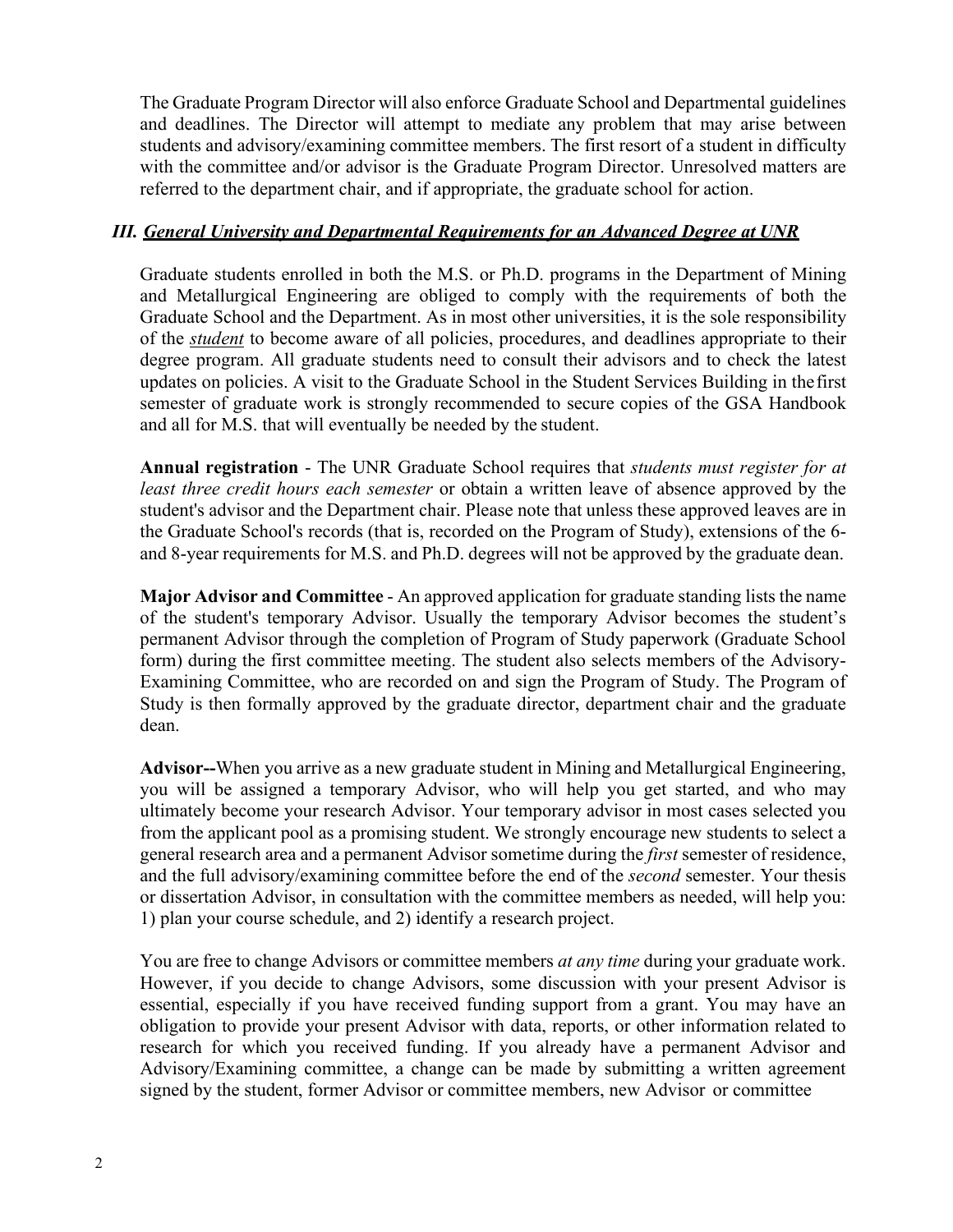members, and the Department Chair. *The Graduate School must also be notified of this change, using their Change of Advisory Committee form.*

**Advisory/Examining Committee composition:** The Advisory/Examining committee needs to be formed in time for the first committee meeting convened before the end of the  $2<sup>nd</sup>$  semester. This committee provides guidance during graduate research.

For the M.S. degree, this committee is composed of 3 or more faculty members

- the principal Advisor (a.k.a. Committee Chair, thesis advisor, or major advisor),
- an additional member from the degree program Graduate Faculty list
- Graduate School Representative who is outside of your department and degree program

Doctoral committees require of 5 or more members

- the principal Advisor
- 2 additional members from the degree program Graduate Faculty list
- faculty member from a related discipline (outside of MME)
- Graduate School Representative

The committee members provide additional counseling and expertise beyond that of the thesis advisor, maintain standards, and can help with problems. that may arise. A list of all UNR Graduate Faculty may be found on the Graduate School web site, and a search bar allows you to call up those in a specific degree program, if needed.

Both M.S. and Ph.D. committee meetings should be arranged by the student, and should take place a minimum of once each year. Students should be in contact with committee members on a semester basis to keep them apprised of their progress. The role of the Graduate School Representative is to provide an objective external perspective and to assure that Graduate School policies are being followed. The role of the Advisory-Examining Committee in graduate examinations is described later.

**Program of Study—**Advanced degrees are conferred by the university following approval of the graduate faculty, the graduate dean, and completion of an approved Program of Study.The Program of Study (Graduate School Form) documents the members of the Advisory-Examining Committee, coursework, and research the student has chosen for his/her advanced degree work

Development of a Program of Study is an important component of the graduate program inthe Department of Mining and Metallurgical Engineering. The Program of Study, as implemented in this Department, serves a variety of purposes: (1) it defines the classes and the Advisory-Examining Committee; (2) it guides the student and reminds the faculty of student needs if it is produced sufficiently early in the student's stay in the program; (3) it enables students to take charge of their graduate program. The graduate student is free to choose his/her research direction or area of specialization, Research Advisor, and committee members, but the experience of the faculty members is crucial to a judicious selection of appropriate coursework and thesis topic.

The Program of Study should be approved by the Department Chair and then turned into the Graduate School by the end of the  $2<sup>nd</sup>$  semester for the M.S. students and by the end of the  $2<sup>nd</sup>$ year for the Ph.D. students. Typically, the Program of Study form is presented and signed at the committee meeting where the student presents his/her thesis proposal.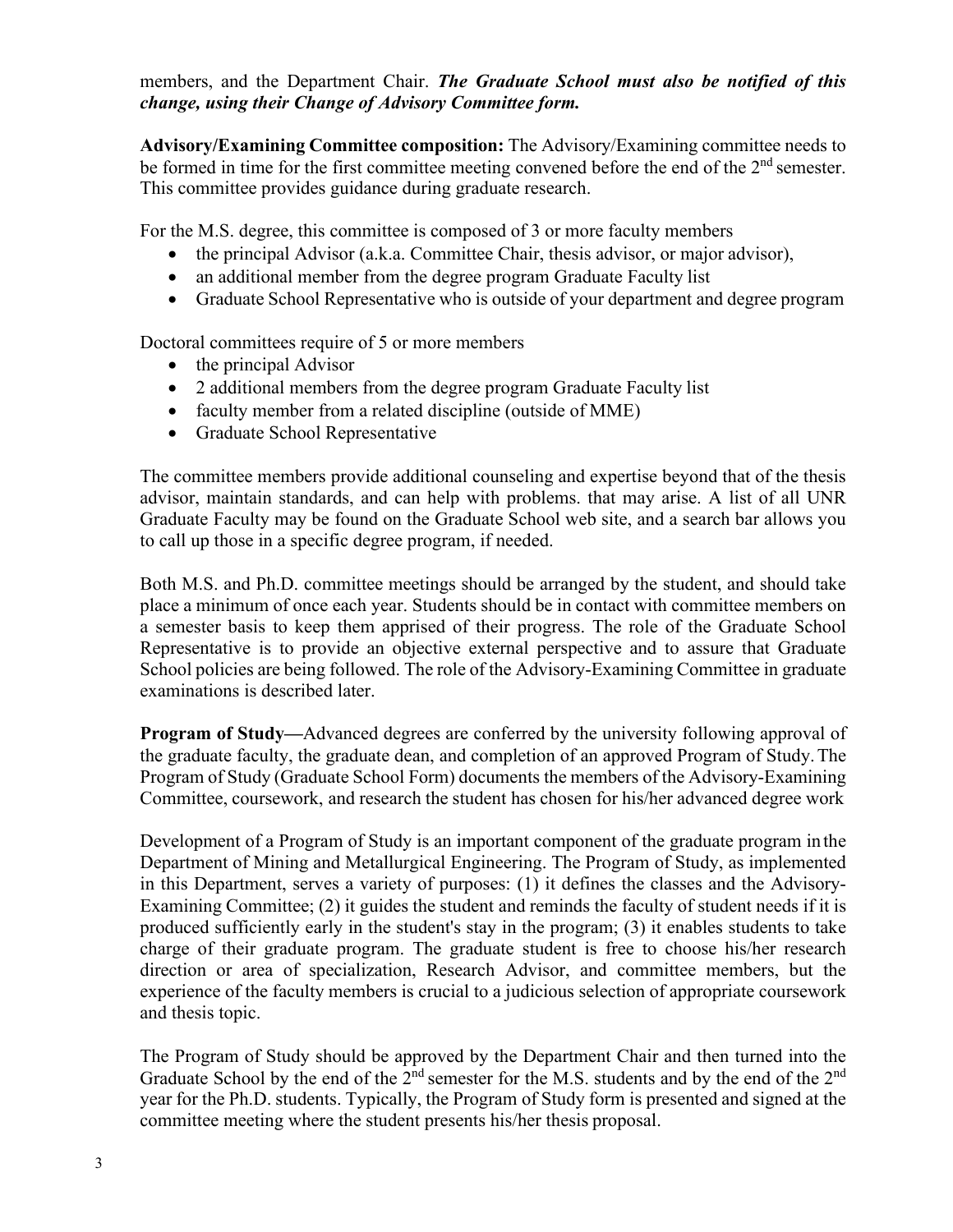**Changes to the Program of Study—**Once the Program of Study is filed with the Graduate school, the student is obligated to take all of the courses listed in the program. Any changes must be made by filing a Change in Program of Study (Graduate School form).

**Thesis Proposal –**The Department of Mining and Metallurgical Engineering requires that a draft thesis proposal be submitted to the Advisory/Examining committee as part of the Program of Study Package at the first committee meeting by the end of the second semester. This draft should be circulated to the committee a few weeks in advance of the committee meeting. Copies of the draft thesis proposal go only to the committee and are not submitted to the graduate school. The final thesis proposal is usually produced shortly after the first committee meeting, considering any suggestions made during that meeting.

**Dissertation Proposal –**For Ph.D. students, the initial draft proposal presented at the first committee meeting is usually a preliminary outline. The student should defend his final proposal and get it approved by the Advisory/Examination Committee prior to beginning a substantial part of his/her research work.

**Annual Progress Report** –Graduate students must fill out a 1-page form annually in all programs. The form is due each year on April  $15<sup>th</sup>$  and is intended to allow for tracking of student progress through their degree program. The form includes sections for both thestudent and an advisor's evaluation of their progress (excellent, good, satisfactory, unsatisfactory). Most students who are meeting all deadlines should receive an evaluation of good, whereas those few outstanding students exceeding expectations of their committee will receive an excellent. Failure to file this form may result in an unsatisfactory evaluation. Students making unsatisfactory progress towards their degree will no longer be eligible for departmental TA support.

## *IV. Graduate School and Departmental Requirements for a M.S. Degree*

This section summarizes the standards for the M.S. degree with thesis (Plan A) and non-thesis (Plan B) options. It may be realized that the thesis option is preferred as earning a graduate degree involves much more than just completing a fixed number of graduate courses. The nonthesis option therefore requires that students pass a written comprehensive examination (MINE 795 –1 credit). The student's Advisory/Examining Committee may require the student to take additional courses to provide the degree of proficiency typical of others holding this degree in the student's chosen field of specialization. The number of classes required by the Graduate School is really a minimum, because the amount of preparation a student needs for thesis research varies considerably across departments and specialties.

**Course Work for M.S. Degree with Thesis (Plan A) –**A minimum of 31 credit hours of graduate courses, including:

- 1 credit Graduate Seminar (MINE 790)
- 6 thesis credits (MINE 797)
- 12 non-thesis credits at the 700 level
- A minimum of 21 credits through courses completed at UNR. For transfer credits, please consult the Graduate Director and see further guidelines below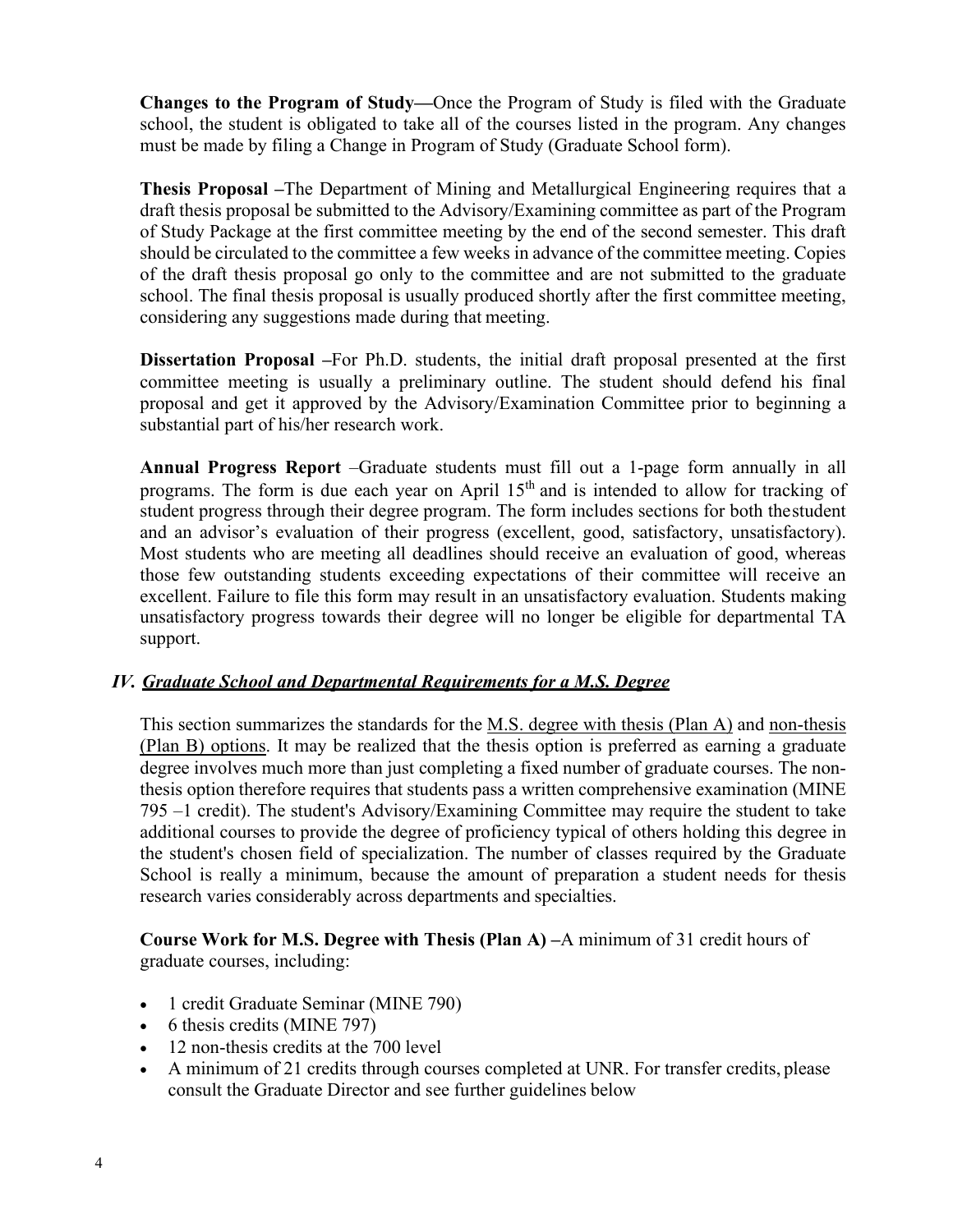A minimum of 24 credits of graded courses (grade of C or better and listed on the Program of Study) must be completed. A maximum of 9 credits completed elsewhere (Grade B or better) can be transferred and applied to the M.S. degree at UNR. Eighteen of the 24 credits must be in the major field of study. The overall grade point average for graduate classwork must be maintained above 3.0. If you fall below 3.0, you will be placed on academic probation, and allowed one semester to bring your grades up to 3.0 or above. Failure to meet this standard will result in your dismissal from the program. See Program of Study Requirements on graduate school web site for additional details about requirements.

**Course Work for Plan B –**A minimum of 34 credit hours of graduate courses, including:

- 1 credit Graduate Seminar (MINE 790)
- A minimum of 18 credits of 700 level courses
- A minimum of 23 credits through courses completed at UNR. For transfer credits, please consult the Graduate Director and see further guidelines below
- 1 credit comprehensive exam course (MINE 795)

A minimum of 32 credits of graded courses (grade of C or better and listed on the Program of Study) must be completed. A maximum of 9 credits completed elsewhere (Grade B or better) can be transferred and applied to the M.S. degree at UNR. 18 of the 24 credits must be in the major field of study. The overall grade point average for graduate classwork must be maintained above 3.0. If you fall below 3.0, you will be placed on academic probation, and allowed one semester to bring your grades up to 3.0 or above. Failure to meet this standard will result in your dismissal from the program. See Program of Study Requirements on graduate school web site for additional details about requirements. A Comprehensive Exam must be taken and passed.

The Graduate Seminar (MINE 790) is required of all students entering either the Plan A or Plan B M.S. programs of the department. The graduate seminar is a forum for faculty and students from UNR and other organizations to present information on cutting edge topics in the Mining and Metallurgical Engineering.

## **M.S. Examinations**

## **1. Plan A, Thesis Proposal Examination**

Students will be required to submit a formal thesis proposal to their committee and have a committee meeting to discuss both the proposal and their proposed Program of Study prior to the end of their second semester in residence (does not include summer semester). This must be approved by their committee and forwarded to the Graduate Director. Failure to complete this requirement in the allotted time will result in the student's dismissal from the program. Under extenuating circumstances, the student may petition for an extension, but any petition must be approved by their thesis committee before it will be considered bythe Graduate Director.

**2. Plan A, Thesis Defense with Final Oral Examination**. A final Oral Examination and Thesis defense, announced two weeks in advance and open to the public including a public presentation) is held with the Advisory-Examining Committee to evaluate the quality and professional standards of the student's research. After successfully completing this examination and approval of the final draft of the thesis, the student is advanced to Master's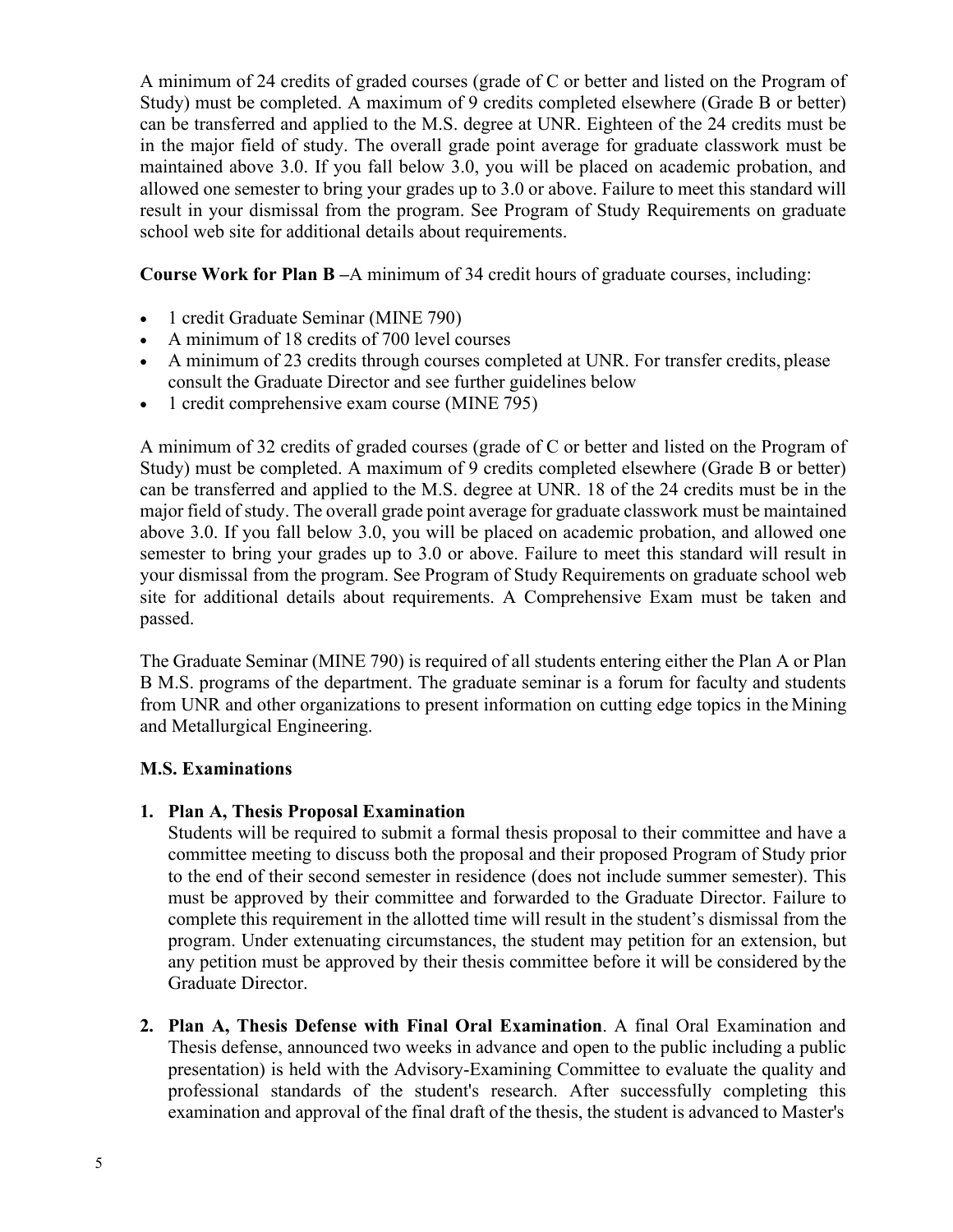candidacy and may apply for graduation. The thesis defense is usually about 2 hours long and consists of a public talk  $(\sim]30 - 45$  min) followed by a closed session with the committee where questions are asked and specific recommendations/revisions (if any) are suggested by the committee member for the thesis.

**3. Plan B, Comprehensive Examination**. In the final semester, M.S. students in the Plan B option will be required to sign up for one credit of M.S. Comprehensive Examination (MINE 795), under the direction of the Graduate Director and the Advisor.

**Time Limits -** All requirements for this degree must be completed within six calendar years preceding conferral of the degree.

## *V. Graduate School and Departmental Requirements for the Ph.D. Degree*

A Ph.D. degree signifies completion of a substantial body of work by the student that displays distinction, original scholarship, and superior achievement.

**Residency** – A minimum of six semesters of graduate study are required. Two consecutive semesters (Fall and Spring, or Spring and Fall), must be spent at UNR in full-time study (minimum of nine credits per semester) for the Ph.D. Degree. The university residency requirement must be met before a student is allowed to advance to candidacy.

**Course Work –** A minimum of 75 credit hours of graduate work including:

- 48 credit hours of formal coursework, (at least 30 credits at the 700 level)
- 2 (1+1) credits of MINE 790
- 1 credit of Ph.D. comprehensive exam (MINE 795)
- 24 dissertation credits

With the approval of the Advisory-Examining Committee and Departmental Chair, up to 24 credits (Grade B or better) of graduate work can be transferred from another university and applied to the UNR Ph.D. program. Any exceptions to these requirements must be approved by the Advisory/Examining Committee, Graduate Director, Department Chair, and Graduate Dean. See Program of Study Requirements on the graduate school web site for additional details about requirements.

The Graduate Seminar (MINE 790) is *required* of all students entering the Ph.D. program at the department. Doctoral students must enroll for MINE 790 in a minimum of 2 semesters and obtain satisfactory (S) in both courses to get full credit.

**Advisory/Examining Committee:** The committee is very important in guiding the student's progress toward an advanced degree, and high priority should be placed on forming the committee early in the graduate program (e.g., the first year). For a student entering a Ph.D. program with a Bachelor's degree, the committee should be formed prior to the completion of 24 credits of graduate work (usually during the  $2<sup>nd</sup>$  or  $3<sup>rd</sup>$  semester). For the student with a Master's degree, the committee should be formed by the end of the second semester. The committee is also charged with approving the student's Program of Study.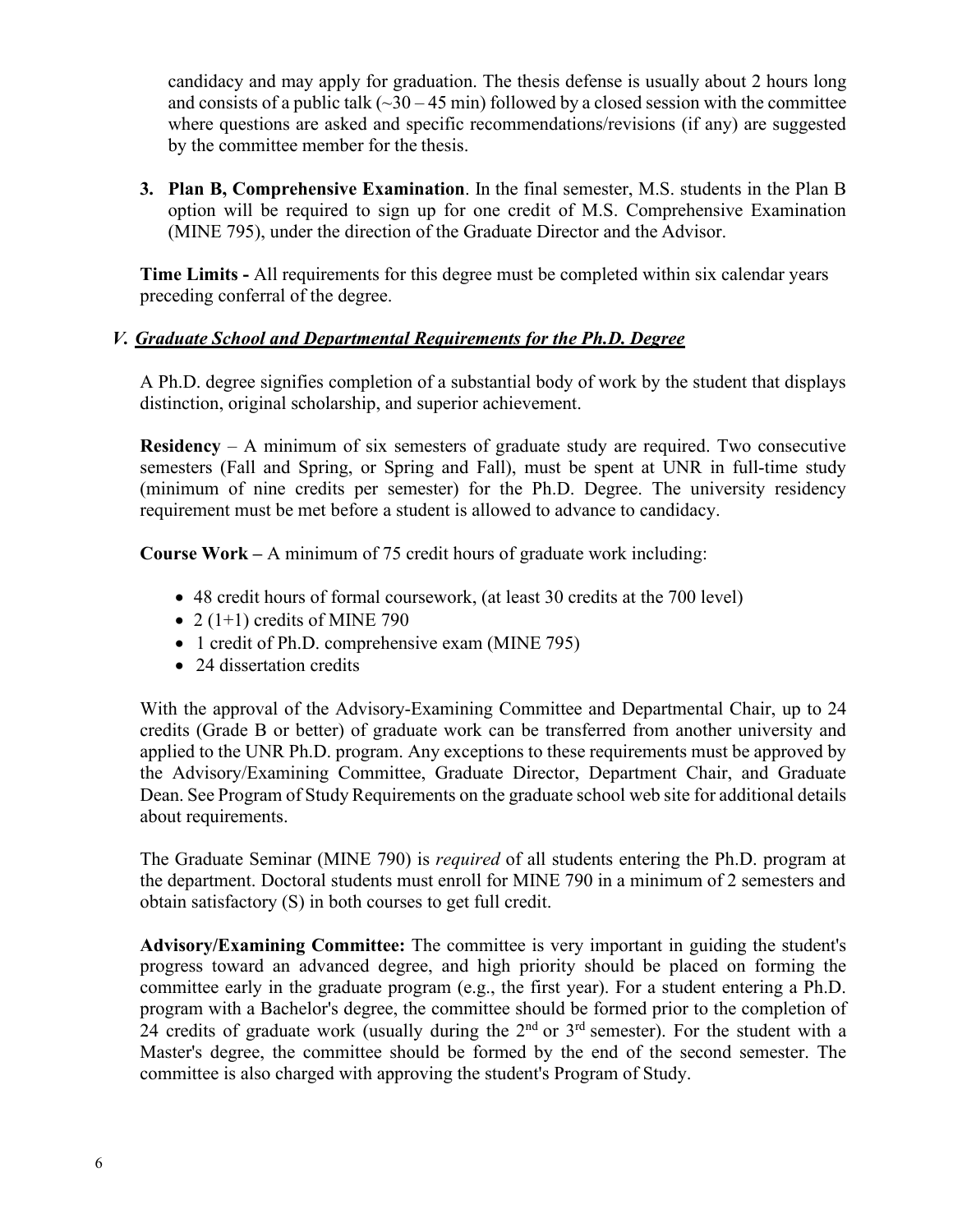**Ph.D. Examinations** - Mining and Metallurgical Engineering requires four examinations for a Ph.D. degree.

1. Qualifying Examination: A formal oral examination is administered by the student's Ph.D. Committee to assess the student's general knowledge of engineering and his/her level of preparation for a Ph.D. program. The examination will be scheduled through the Ph.D. Program Director, and consist of a 1-2-hour oral questioning on fundamental concepts in engineering that would be expected for a doctoral candidate at the end of their first year. Subjects typically covered include the fundamental of engineering topics for the disciplines taught at the department. The Committee will report either "pass", "pass with recommendations" or "fail" based on a simple majority vote in writing to the Graduate Program Director. In the case of "pass", the student may continue in the doctoral program. In the case of "pass with recommendations", the committee will provide suggestions for additional coursework or studies that should be undertaken during the student's progress toward the doctoral degree. These recommendations shall be used by the advisor to help define the student's plan of study. In the case of "fail", the student will not be allowed to continue in the department's doctoral program, but may be allowed to complete the requirements of a Master's degree.

For students entering the Ph.D. program without having a master's degree, the university requires that the qualifying examination be taken prior to completion of 24 credits. In MME, the exam is generally taken during the first committee meeting, by the end of the  $2<sup>nd</sup>$  semester of residency. The qualifying exam can be delayed in unusual cases until the end of the third semester.

- 2. Candidacy Examination. The Ph.D. Candidacy Examination is intended to evaluate the student's overall knowledge and understanding of his/her field gained through his/her course work. Students must sign up for 1 credit of MINE 795 the semester they take their exam with the Ph.D. program director. The candidacy examination includes both oral and written sections and should cover material offered in formal graduate course work completed by the student at UNR. A minimum of three examiners selected by the student and the advisor need to set questions for the examination. An examiner does not necessarily have to be a member of the Ph.D. committee of the student. The written part should be competed over a one-week period, and is followed within two weeks by an oral examination, typically of 2-3 hours duration. The student is admitted to candidacy following completion of residency requirements, course requirements, and acceptable performance on the Candidacy Examination.
- 3. Dissertation Proposal Examination. In addition to the Qualifying Exam, each doctoral student is expected to submit a formal dissertation proposal to their Advisory-Examining committee and have a committee meeting to seek approval for both the proposal and the proposed Program of Study no later than the end of their fourth semester in residence (does not include summer semester).

Specific guidelines for the Candidacy Examination Procedure:

A. The Ph.D. program Director and student's Advisory-Examining Committee are jointly responsible for the format of the exam, and for its execution and results.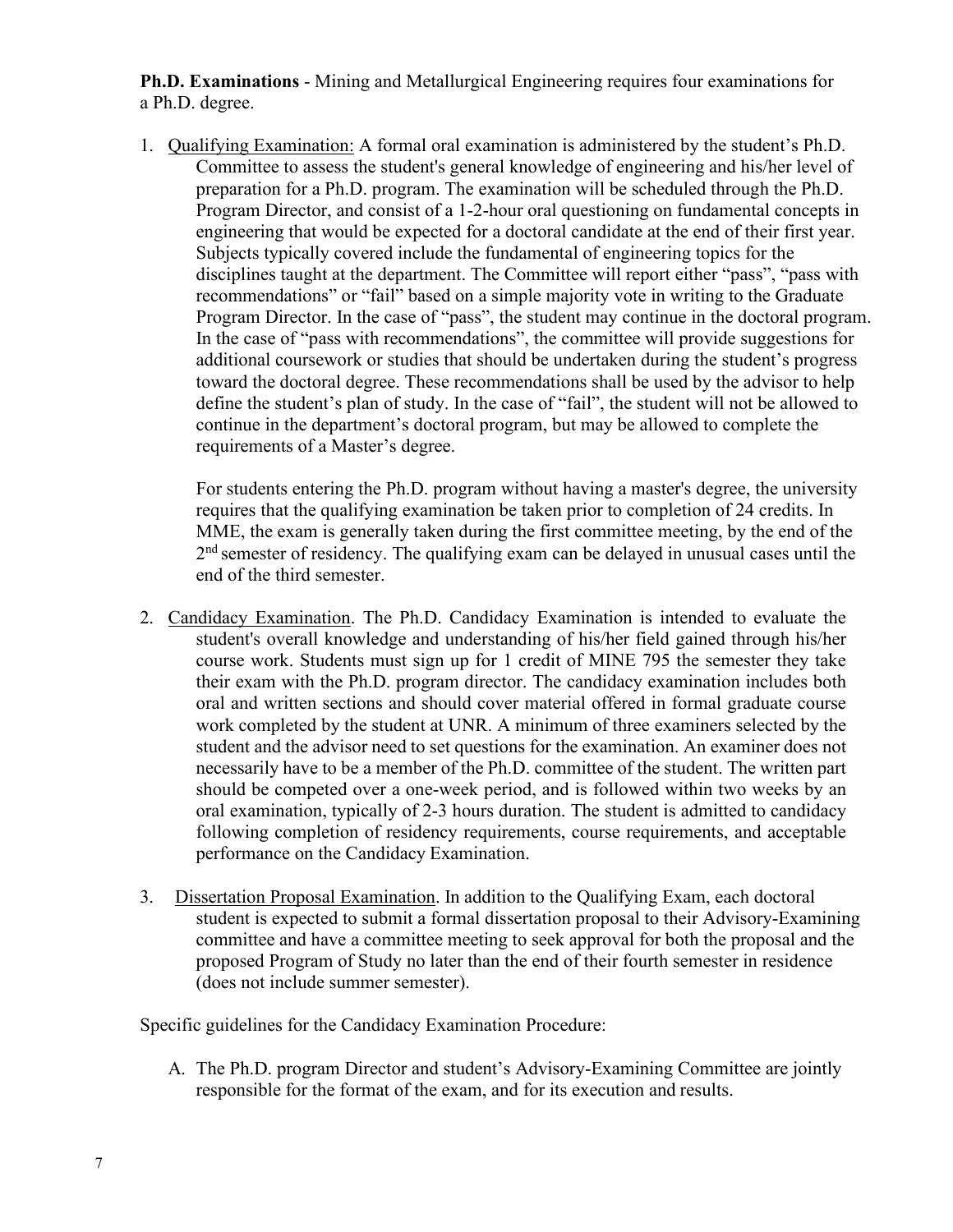- B. The exam may be taken after a minimum of 75% of the student's required coursework (beyond the B.S.) is complete, but must be taken no later than eight calendar months before graduation.
- C. The exam must be both oral and written, and must test the student's broad range of knowledge, and not merely the course work that has been completed.
- D. The student fails the exam if more than one negative vote is cast by members of the Advisory/Examining Committee. The exam may be retaken once, if additional study is approved by the Advisory-Examining Committee. The Advisory-Examining Committee determines the period of additional study.
- E. The Advisory-Examining Committee is the official examining committee for both written and oral examinations. External examiners may be added only with prior consent of the Advisory-Examining Committee.
- F. The major advisor is the chair of the Advisory-Examining Committee, and is responsible for:
	- I. Ensuring that the Graduate School Guidelines are followed.
	- II. Ensuring that the Departmental Guidelines are followed.
	- III. Ensuring that the format and procedures for the examination that have been approved by the Advisory-Examining Committee are followed.
	- IV. Keeping committee members and the student informed at each stage of the process.
- 4. Dissertation Defense and Oral Exam. The last examination is the dissertation defense, announced two weeks in advance and open to the public, is held with the Advisory-Examining Committee to evaluate the quality and professional standards of the student's research. The defense is usually about 2 to 3 hours long and consists of a public talk  $(\sim 30 - 45$  min) followed by a closed session oral examination with the committee where questions are asked and specific recommendations/revisions may be suggested for the dissertation.

**Dissertation** - The preceding steps help make sure you are prepared for the research and writing of a dissertation. The dissertation must represent original and independent research of high quality and should reflect a mastery of research techniques and literature. The dissertation documents the ability of a student to select an important problem to be investigated, to study it competently, and to express the results in a comprehensible manner.

According to Graduate School regulations, the format of the dissertation can vary in that the student may elect either the "dissertation" or "publication" option. The Graduate School standards for organization, scope, and content of the dissertation are the same regardless ofthe choice of option. For the publication option, MME requires acceptance of at least one, preferably two, peer-reviewed journal publications having the student as the lead author as a prerequisite to successful completion of the dissertation.

Publication of one's dissertation prior to its approval by the committee does not in any way imply that it will be approved by the student's committee.

**Time Limits -** All requirements for the Ph.D. degree, exclusive of prior M.S. work, must be completed within eight (8) calendar years.

## *VI. Theses and Dissertations*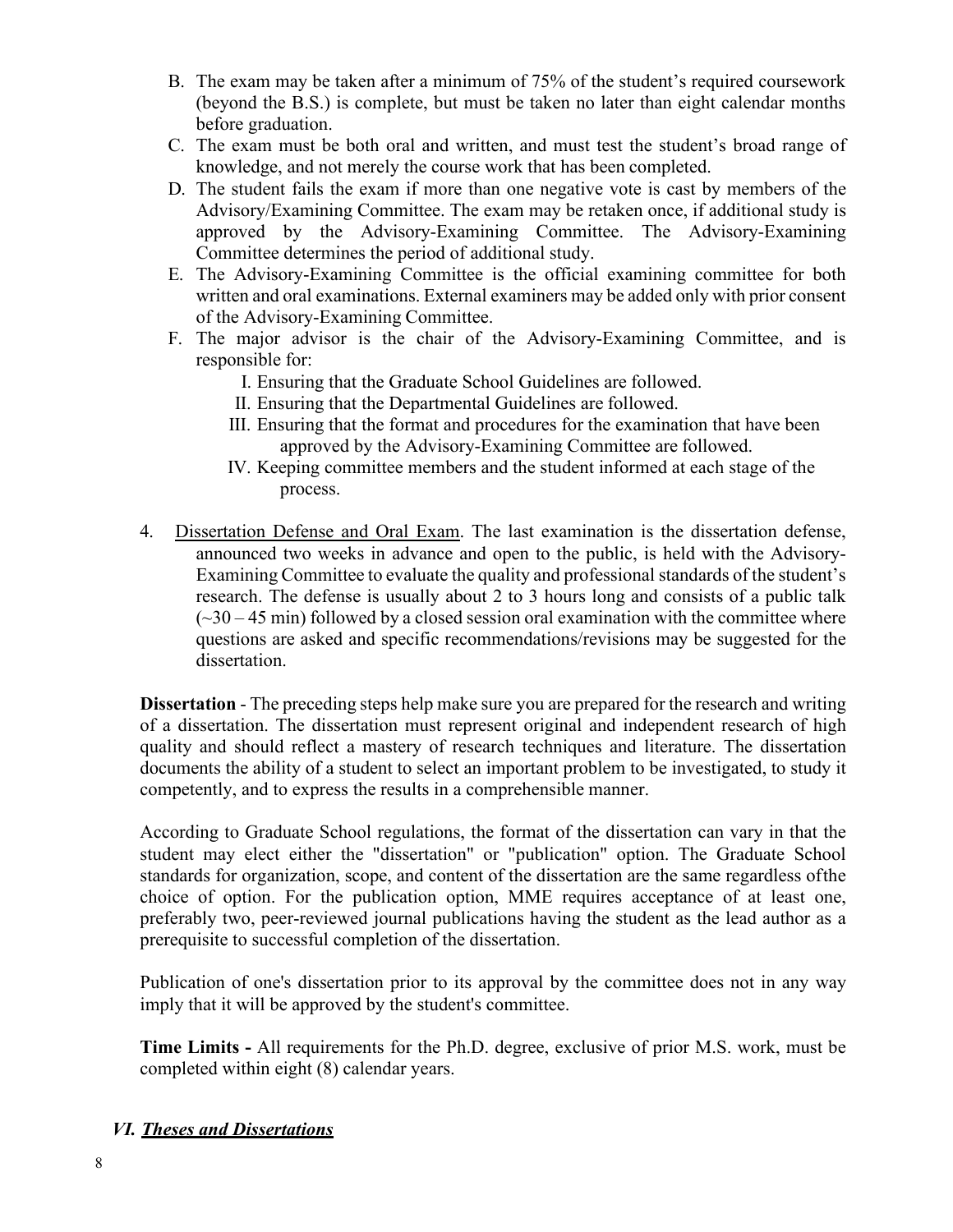The Department of Mining and Metallurgical Engineering has several important policies regarding theses and dissertations.

First, the existing Graduate School regulations regarding the format, scope, and organization of the thesis or dissertation are the same regardless of whether the student chooses the "dissertation" or "publication" option. Departmental policy on theses and dissertations in addition specifies that all figures, tables, and captions must be interleaved or embedded within text where first cited, as in published journal articles. Use and follow the guidelines of a refereed journal in your field for headings, citations, figures and captions, and references cited.

Second, the student's Advisor is ultimately responsible for the research quality. This responsibility resides with the Advisor regardless of any previous or pending publications by the student. This means that publication by itself is not considered by anyone to be a substitute for approval of the thesis or dissertation by the Advisory-Examining Committee.

Third, if a student chooses the "publication option", the student and advisor will discuss in advance, agree to, and place in writing, a statement defining what publications will be expected of the student. These publications can be derived from, say, chapters of the dissertation, and formatted for the appropriate journals. This approach enables the research to be organized in modules, but it also is expected that the publications will be tied together into a coherent whole, which is the main rationale for writing an extended work such as a thesis or dissertation.

General comments regarding publication**--**Publication of the significant results of thesis or dissertation research is an important aspect of graduate education, but its role and emphasis can vary between programs. Normally, the M.S. thesis is considered to be sufficient evidence of competence at the Master's level. However, it is often to the student's advantage in the job market to publish part of the thesis. The Department of Mining and Metallurgical Engineering encourages, but does not mandate, publication of the M.S. thesis. However, individual faculty advisors may add to this recommendation as long as this is clearly understood and agreed to by the student and specified in the Program of Study.

Research at the Ph.D. level should lead to publications in refereed scholarly journals. By definition, this work involves new methods, collection of new data, formulation of new analyses, or perhaps construction of new syntheses that advance the state-of-the-art in a particular field. Publication by the student can be very important at this stage of his/her career.

In practice, however, it may be unrealistic or impossible to predict whether or what parts of the thesis or dissertation can or should be published. Only as the work nears completion does this usually become apparent. The student should not hesitate to negotiate how publication should be carried out (who is to be first author, where it will be published, etc.) early on. In certain cases, a student's work may be an integral part of the Advisor's research and publications. To ensure that authorship and credit issues are resolved fairly, the student should discuss these issues with the Advisor and committee members. Failing resolution at that level, students should meet with the Graduate Program Director or Department Chair.

General comments about rough drafts of the thesis or dissertation--The end product of your graduate degree in Mining and Metallurgical Engineering is your thesis or dissertation. That document is a record of your research methods and results, and should be carefully crafted.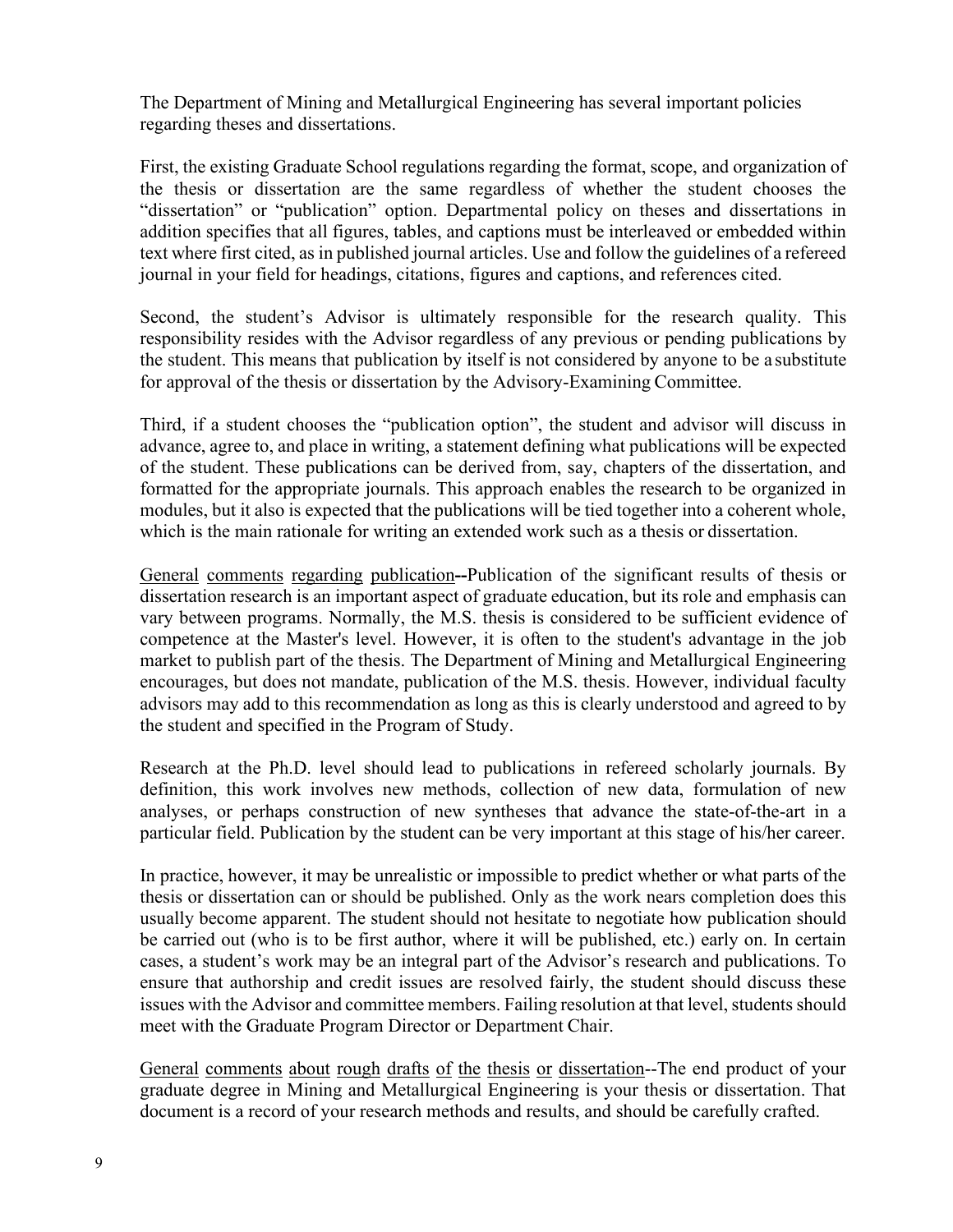Others will probably use your work in years to follow, so it makes sense to understand what is expected in the final form of the thesis or dissertation.

The difficulties and time commitment for the completion of a thesis or dissertation must not be underestimated. Early drafts should be submitted to the Advisor in manageable portions before progressing to a second or third draft to be distributed to the rest of the committee. The committee members will appreciate a clean, better-written draft, and will have a better chance of evaluating the science. Most Advisors will insist on this strategy.

The Advisor and the Advisory-Examining Committee are the "quality control" on the theses and dissertations and many improving iterations should be expected. However, the bounds of modifications should be expected to comply with approved Program of Study. The Committee must be fair with expectations.

Several months (3 or more) is expected for just for the writing an M.S. thesis; additional time is then needed for the reviews and rewriting. Thus, for a May graduation, an M.S. student should be well into writing by September of the previous year. For the Ph.D., eight months to a year of full-time writing are commonly necessary to produce the first draft or two. This effort may be streamlined by planning ahead and discussing each aspect of the research with Advisor and committee members. If the process is followed correctly, there should be very few surprises during the writing phase of the graduate education. The ultimate aim is to defend the thesis or dissertation and at that point only minor changes, if any, should be left to do to the last draft.

**Thesis Credits:** Per graduate school policy beginning Fall of 2013 all thesis credits must now be taken as S/U, Satisfactory/Unsatisfactory. A grade of "U" will not be factored into the graduate GPA, and therefore will not affect academic standing, but this still suggests failure to meet requirements for the degree. Additionally, a grade of "U" means that those credits are not be applicable to the program of study and do not accrue towards the total number of required credits for thesis/dissertation. A grade of "U" affects the number of completed credits applicable for financial aid purposes. Should a "U" grade be received, a plan of action must be discussed with the Graduate Director to get back on track for timely completion of the degree.

**Notice of completion**: This document is generally signed by the committee at the end of a successful thesis or dissertation defense and can be downloaded from the *forms* section of the Graduate School web site. In some cases, the Advisor may withhold their signature until revisions are made. Once the Committee has signed off on the notice of completion, Graduate Director or the Department Chair may sign the notice of completion. After collecting all departmental/committee signatures, the form should be turned to the Dean of the Graduate School before the posted deadline (posted on the graduate school web site).

**Final Review Approval:** After your final revisions have been completed and approved by the Chair of your advisory committee you need to obtain their signature on the Final Review Approval form and deliver this to the Graduate School for authorization and date to accept the final thesis.

**Thesis Filing Guidelines:** Most students elect to deliver the thesis electronically, in this case the signature page ("Committee Approval Page") can be on standard paper. If you elect to submit paper copies of your thesis/dissertation the signature page must be on the required bond.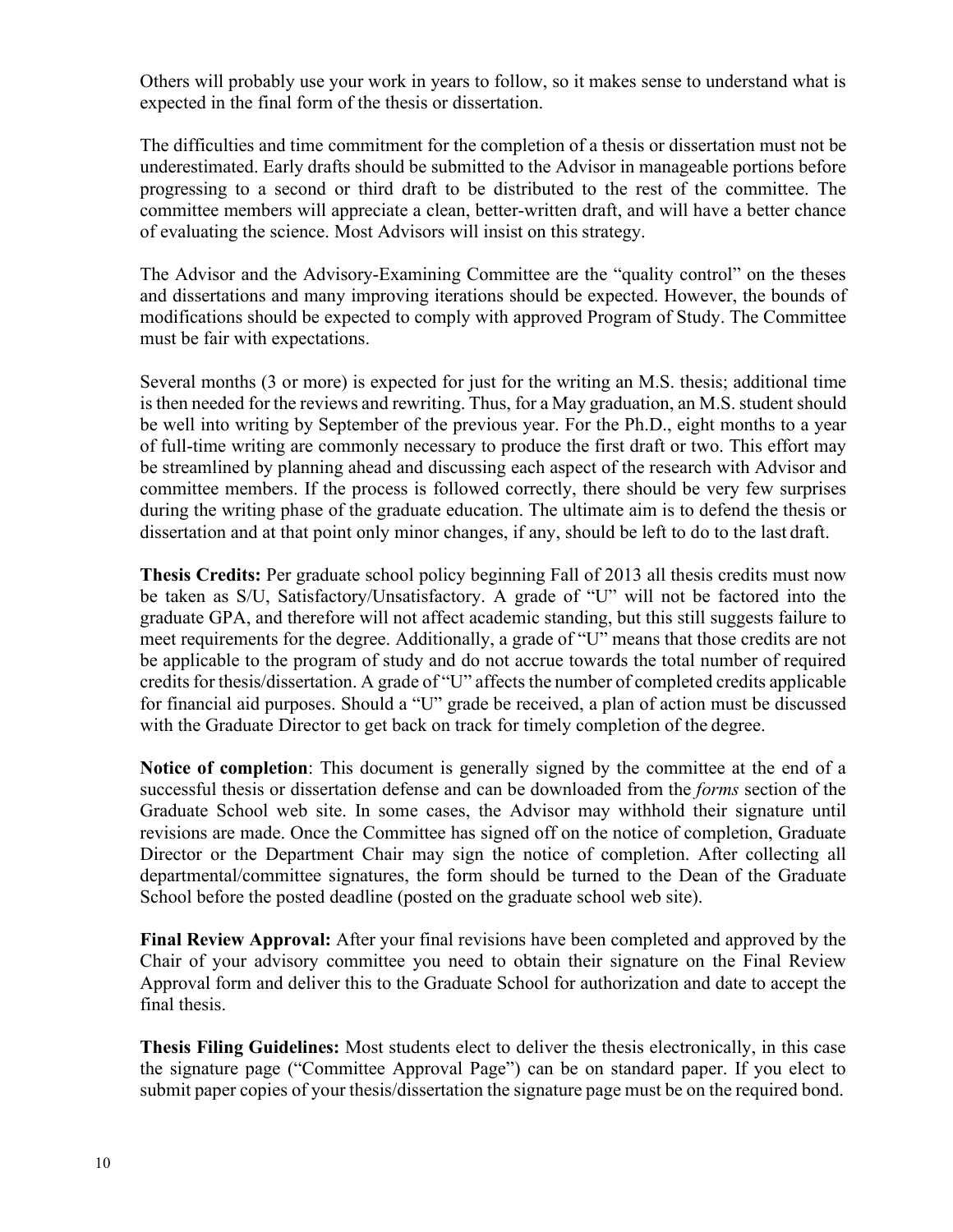Pay careful attention to format, page numbering and spacing requirements specified by the graduate school. Details and additional information are available on the Grad School website: <https://www.unr.edu/grad/student-resources/filing-guidelines>

## *VII. Requirements for Graduate Degree Programs Conferred through MME*

## **Ph.D. in Mineral Resources Engineering**

**Required coursework:** Aside from MINE 790 and 795, there are no mandatory core courses specified for the Ph.D. degree in Mining and Metallurgical Engineering at this time. Recommended course work is laid out in the Program of Study designed by the Advisory/Examination Committee on an individual basis.

## **M.S. Mining Engineering**

**Required coursework:** Aside from MINE 790 and 795, there are no mandatory core courses specified for the M.S. degree in Mining Engineering. Students admitted to this program from Bachelor of Science degrees that are non-engineering related are expected to make up the following undergraduate course deficiencies as a minimum: ME 241 (statics), ME 242 (dynamics), ME 311 (thermodynamics), and MINE 350 (fluid mechanics). Additionally, a student's examination committee may recommend that the third semester of calculus and a course on differential equations be added as deficiencies. Moreover, all M.S. students are encouraged to take at least one course from each of the mining and metallurgical engineering faculty for purposes of broadening knowledge of the engineering discipline. Students have two-degree options: Plan A (thesis) and Plan B (non-thesis). Students opting for Plan B are required to pass the Comprehensive Exam (MINE 795).

## **M.S. Metallurgical Engineering**

**Required coursework:** Aside from MINE 790 and 795, there are no mandatory core courses specified for the M.S. degree in Metallurgical Engineering. Students admitted to this program from Bachelor of Science degrees that are non-engineering related are expected, at a minimum, tomake up the following undergraduate course deficiencies: ME 241 (statics), ME 311 (thermodynamics), and MINE 350 (fluid mechanics). Additionally, a student's examination committee may recommend that the third semester of calculus and a course on differential equations be added as deficiencies. Moreover, all M.S. students are encouraged to take at least one course from each of the mining and metallurgical engineering faculty for purposes of broadening knowledge of the engineering discipline. Students have two-degree options: Plan A (thesis) and Plan B (non-thesis). Students opting for Plan B are required to pass the Comprehensive Exam (MINE 795.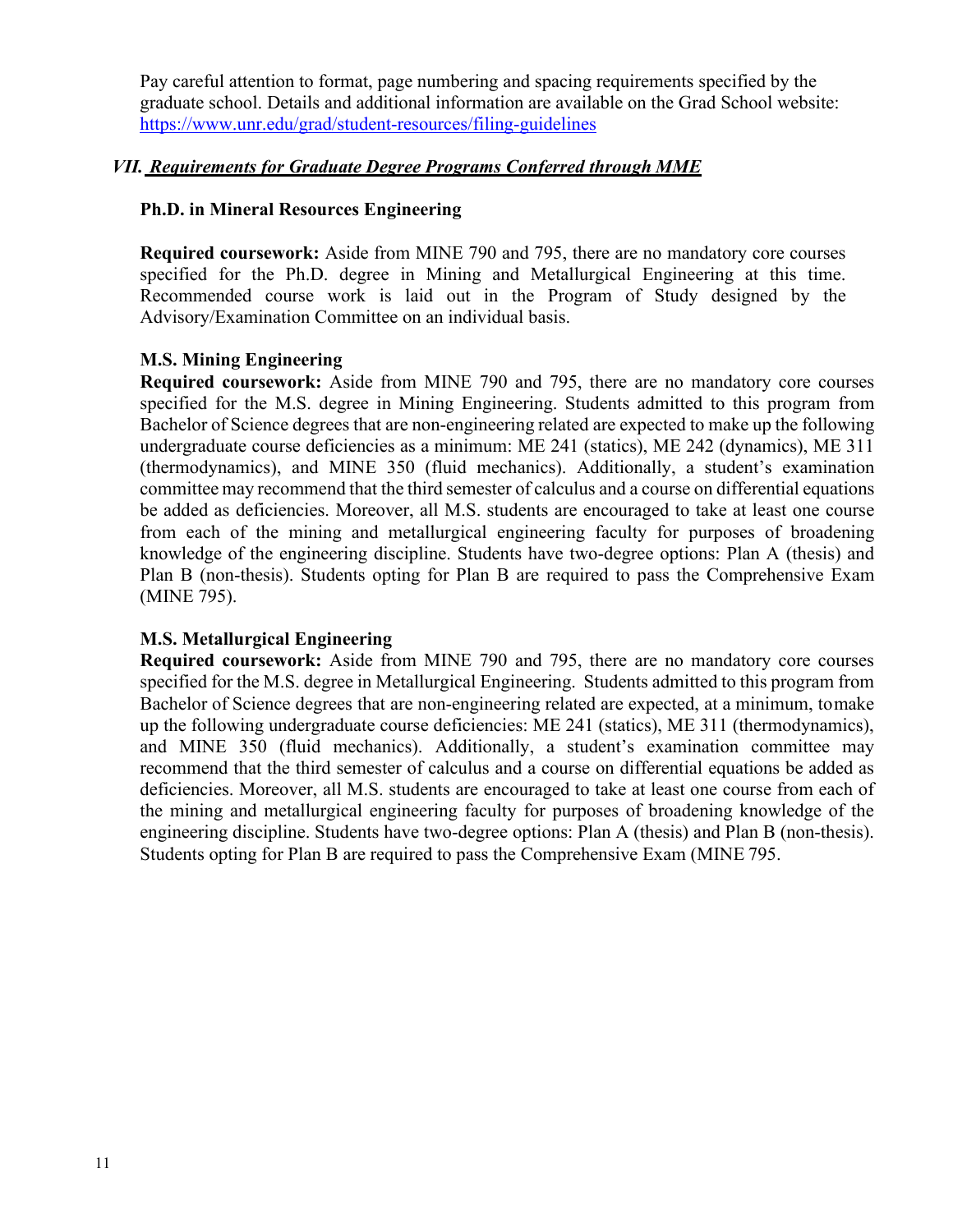# **How do I apply?**

Applicants are strongly encouraged to contact prospective faculty advisors to discuss their interests prior to applying. Applicants are also encouraged to visit UNR campus, if possible, to see the department and meet with their prospective faculty adviser prior to applying.

Applicants must meet the University's [Graduate School admission requirements](https://www.unr.edu/grad/admissions) and submit their application through the Graduate School. For entry into the geo-engineering (soon to be mineral resources engineering) Ph.D. program, the department requires a combined GRE score of 1,200 or higher for the verbal and quantitative sections and an undergraduate degree in mining or metallurgical engineering or closely related fields.

Prospective students must submit the following when applying:

- Copy of Graduate Record Examination (GRE) scores sent directly to the University Graduate School, with unofficial copies sent separately to the Department of Geological Sciences and Engineering
- Three letters of recommendation certifying ability to perform graduate-level work at thePh.D. level - sent directly to the department
- A two-page personal statement of interest stating why the University of Nevada, Reno is their school of choice, why they wish to pursue the desired degree, and what specialties and/or faculty the applicant is interested in - sent directly to the department
- Copies of GRE scores, transcripts and TOEFL scores (if applicable) sent directly to the department

The admissions committee gives comparable weight to each item in the application package, so applicants will not be denied admission based solely on their GPA or GRE scores. Application deadlines are flexible; however, it is expected that students would their complete application process by

- February 1, for fall semester admission
- September 15 for spring semester admission
- March 1 for summer semester admission

To ensure full consideration, GRE scores and official transcripts should arrive at the University Graduate School well before these deadlines. The applicant's personal statement and letters of recommendation should be also arrive by these deadlines.

## **Is funding available?**

The department offers financial assistantships, i.e. Graduate Research Assistantships (GRA) and Graduate Teaching Assistantships (GTA). Requests for teaching assistantships should be submitted to the department prior to March 15, but all applications will be considered regardless of date of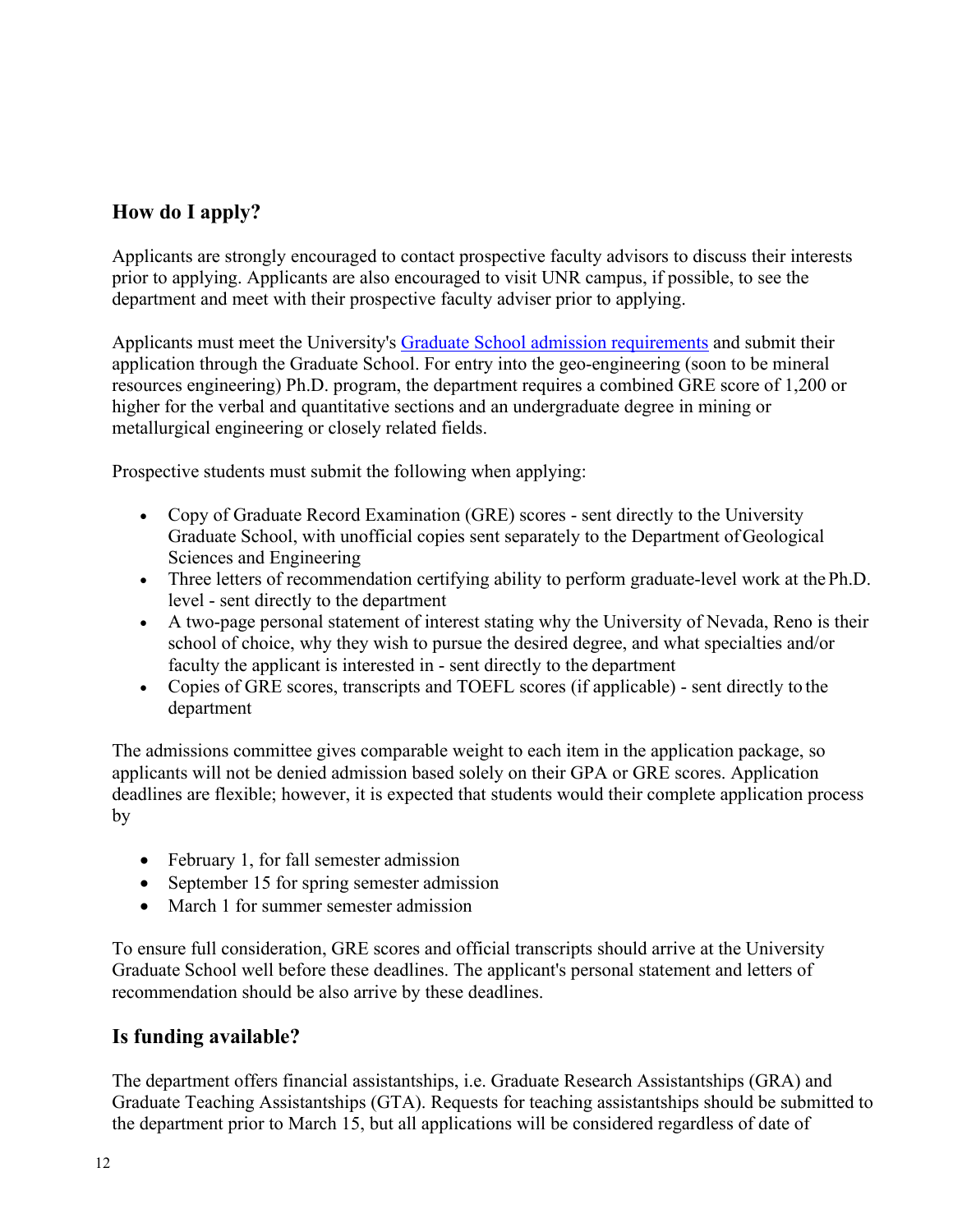submission. Requests for research assistantships must be submitted directly to the corresponding professors in the department.

## **Who to contact?**

## **Mining and Metallurgical Engineering Department**

 Phone (775) 784-6961 Fax (775) 784-4594 Email mme@unr.edu

## **Ph.D. (Mineral Resource Engineering) Program Director:**

Charles Kocsis, Ph.D. Associate Professor (775) 784-6989 [kkocsis@unr.edu](mailto:kkocsis@unr.edu)

**M.S. (Mining Engineering) Program Director:** TBA **M.S. (Metallurgical Engineering) Program Director** Carl Nesbitt, PhD Associate Professor (775) 784-8287 [carln@unr.edu](mailto:carln@unr.edu)

## **Course requirements for all graduate programs will be listed in our graduate catalogue.**

## **What Are the other Program Requirements?**

The following deficiencies must be made up by non-mining engineering students entering the M.S. Degree program in Mining Engineering or the Ph.D. program in geo-engineering (mineral resources engineering) unless a special exception is approved jointly by the respective adviser, program director and department chair.

- 1. Students who have a B.S. degree in a physical science or other fields (e.g., geology, physics, chemistry, economics, etc.), must:
	- o pass the Fundamentals of Engineering (FE) exam, or satisfactorily complete (i.e., with a cumulative B average) a minimum of 12 credits of basic engineering courses to have a reasonable chance of passing the FE (e.g. this requirement can be met taking courses such as Statics, Dynamics, Strength of Materials, Fluid Mechanics, Thermodynamics, Electricity).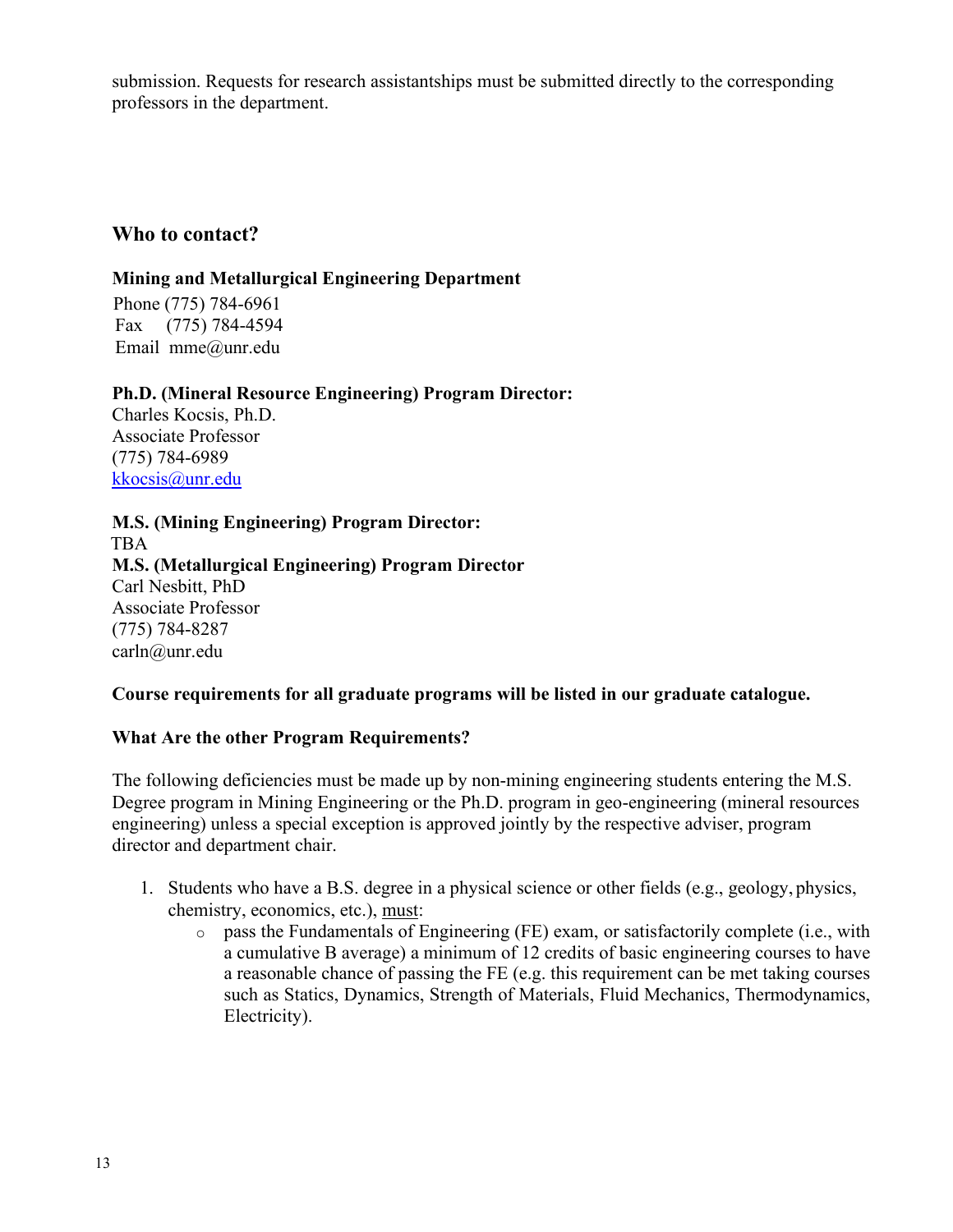- $\circ$  have an adequate preparation in geology, i.e. a minimum of 6 credits in geology, taken from GEOL 211, GEOL 332, GEOL 385, or equivalent.
- o have basic mining knowledge, e.g., a course in mining methods or broad varied industrial mining experience, and, prior to or as part of the graduate program, no fewer than 6 credits of mining engineering classes.
- 2. Students, who have a B.S. degree in Engineering from an accredited or equivalent engineering school, must:
	- o have an adequate preparation in geology, i.e. a minimum of 6 credits in geology, taken from GEOL 211, GEOL 332, GEOL 385, or equivalent.
	- o have basic mining knowledge, e.g., a course in mining methods or broad varied industrial mining experience, and, prior to or as part of the graduate program, no fewer than 6 credits of mining engineering classes.

## **What Would Be a Good Educational Schedule?**

Recommended schedule for M.S. Degree in Mining and Metallurgical Engineering

- 1. Select Thesis advisor
- 2. Discuss program of study with Thesis advisor
- 3. Discuss possible thesis topics with Thesis advisor

#### **Second semester:**

- 1. Select Advisory/Examining committee
- 2. Prepare thesis proposal
- 3. Thesis proposal. Hold first committee meeting to defend proposal and obtain approval for Program of Study from committee.
- 4. Begin thesis research
- 5. Submit Program of Study to Graduate School

#### *Annual Progress Report due April 15th*

#### **Third semester:**

- 1. Graduate seminar (MINE 790)
- 2. Complete  $3/4<sup>th</sup>$  of coursework.
- 3. Discuss thesis outline with Thesis advisor. Write introductory and background sections of thesis.
- 4. Go to Graduate School web site and familiarize yourself with upcoming deadlines to apply for graduation and submit notice of completion.

#### **First semester: Fourth Semester:**

- 1. Complete all coursework for the M.S. degree
- 2. Submit rough drafts of thesis text to advisor early in semester
- 3. Wrap up thesis research early in semester
- 4. Circulate thesis draft to committee, allowingsufficient time for their review (usually 3 weeks minimum).
- 5. Apply for graduation
- 6. Schedule final defense with committee once draft is approved.
- 7. Present public oral thesis defense. And revise thesis as necessary.
- 8. Submit a draft of thesis at time of defense to department Chair.
- 9. Obtain signatures on notice of completion and turn in with thesis by deadline posed on the Graduate School web site.

#### *Annual Progress Report due April 15th*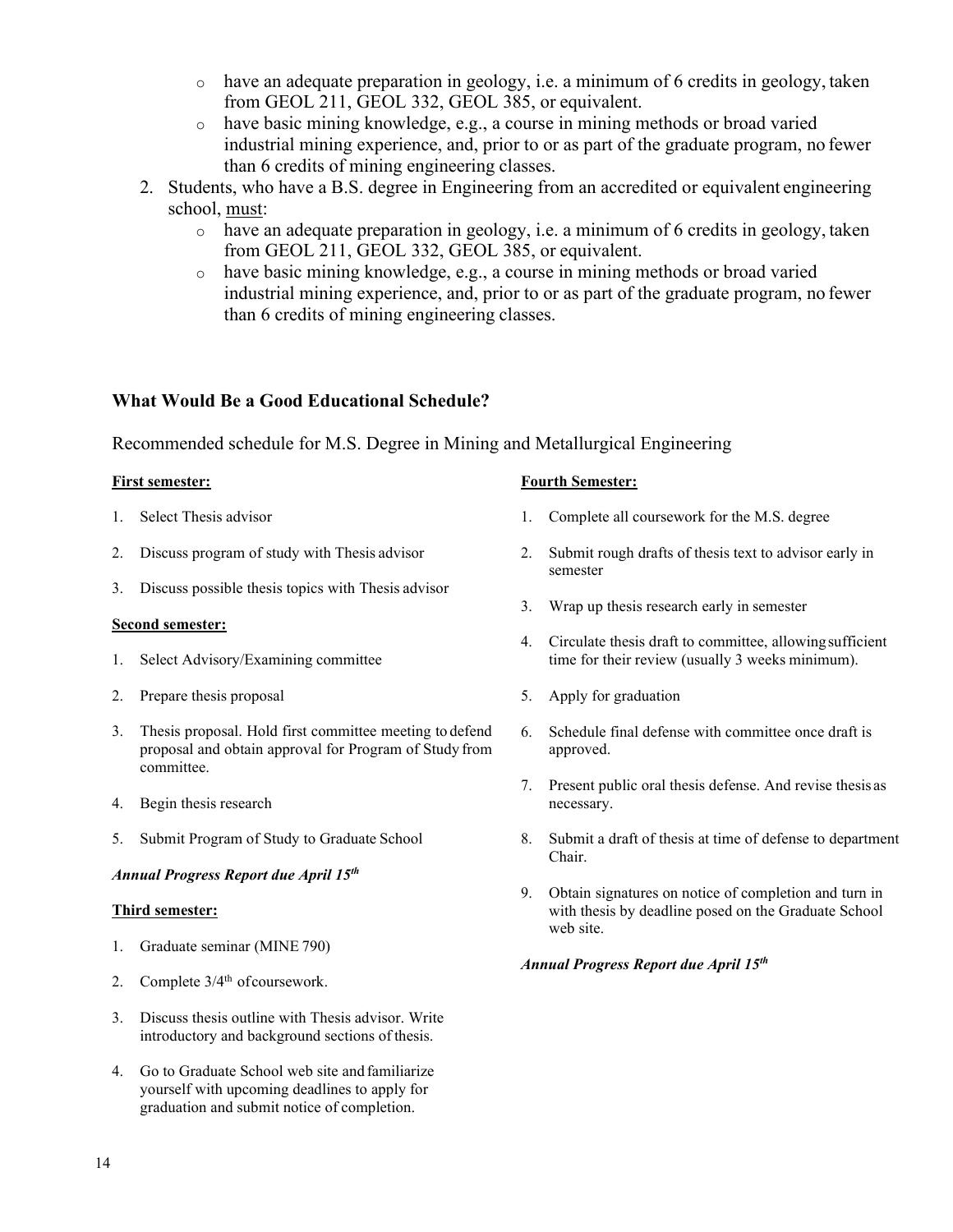#### \*\*\*\*\*\*\*\*\*\*\*\*\*\*\*\*\*\*\*\*\*\*\*\*\*\*

### Recommended schedule for Ph.D. Degree (entering with M.S.)

#### **First semester:**

- 1. Select Dissertation advisor
- 2. Discuss program of study with Dissertation advisor
- 3. Discuss possible Dissertation topics with advisor
- 4. Select 2 additional departmental members for Advisory/Examining committee

#### **Second semester:**

- 1. Graduate seminar (MINE 790)
- 2. Finish selecting Advisory/Examining committee
- 3. Prepare dissertation proposal outline and draft
- 4. Hold committee meeting; pass qualifying exam, obtain approval for classes and Program of Study from committee.

#### *Annual Progress Report due April 15th*

#### **Third semester:**

- 1. Continue to do coursework
- 2. Dissertation research (begin before summer)

Start working on dissertation proposal 3.

4.

#### **Fourth Semester:**

- 1. Complete class work
- 2. Pass written and oral comprehensive exam
- 3. Apply for Candidacy
- 4. Continue dissertation research
	- 5. 5. Complete dissertation proposal and circulate to committee for approval.

6. Copy of proposal to Graduate Director Submit Program of Study to graduate school

#### *Annual Progress Report due April 15th*

#### **Fifth semester:**

- 1. Wrap up research
- 2. Begin writing introductory sections of dissertation

3. Begin circulating rough drafts of dissertation to advisor

4. Go to Graduate School web site and familiarize yourself with upcoming deadlines to apply for graduation and submit notice of completion.

#### **Sixth Semester:**

- 1. Circulate draft of dissertation to advisor early in semester. (Allow 3 weeks for review)
- 2. Circulate revised draft to committee (allow 3 to 4 weeks for review)
- 3. Apply for graduation
- 4. Schedule final oral exam (defense) with committee.
- 5. Public presentation of thesis and defend to committee, revise dissertation as necessary
- 6. Submit a draft of dissertation at time of defense to department Chair.
- 7. Obtain signatures on notice of completion and turn in with thesis by deadline posed on the Graduate School web site.